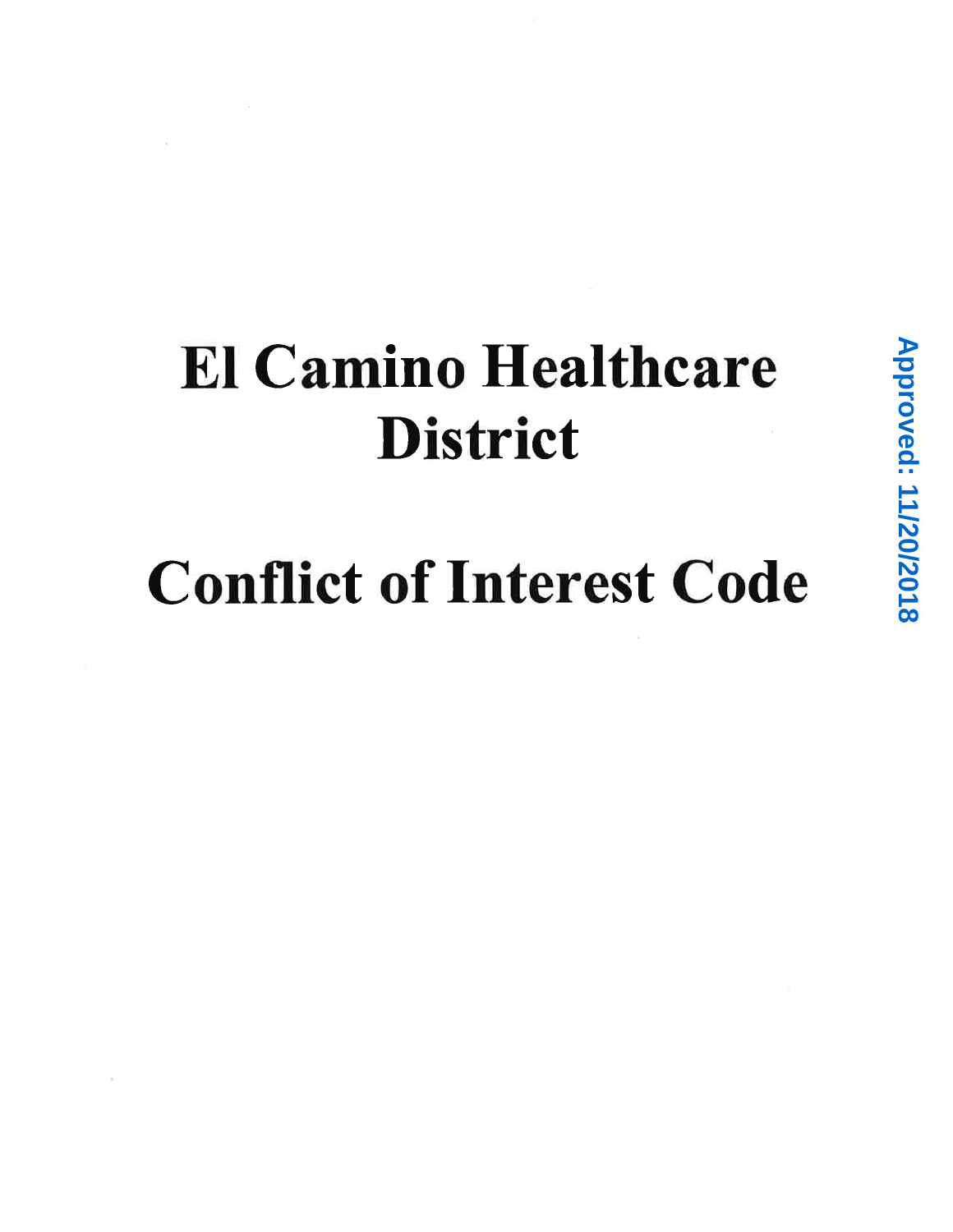### RESOLUTION OF THE BOARD OF DIRECTORS OF THE EL CAMINO HEALTHCARE DISTRICT ADOPTING BY REFERENCE THE MODEL CONFLICT OF INTEREST CODE SET FORTH IN TITLE 2, SECTION 18730 OF THE CALIFORNIA CODE OF REGULATIONS

#### RESOLUTION 20I8-13

As Amended October 16,2018

WHEREAS, pursuant to Section 87300 et. seq. of the California Government Code, the El Camino Healthcare District is required to adopt and promulgate a Conflict of Interest Code;

WHEREAS, the El Camino Healthcare District previously adopted a Conflict of Interest Code on August 25, 2014;

WHEREAS, The El Camino Healthcare District desires now to update its formal Conflict of Interest Code so as to comply with changes to the applicable provisions of Section 87300 et. seq. of the California Government Code and Title 2, Section 18730 of the California Code of Regulations;

WHEREAS, pursuant to Government Code Section 87302, the Conflict of lnterest Code must specifically enumerate the positions within the District, other than those specified in Government Code Section 87200, that involve making or participating in making decisions that may have a reasonably foreseeable material effect upon any financial interest, and, for each such enumerated position, the Conflict of Interest Code must state the specific types of investments, business positions, interests in real property and sources of income that are reportable;

WHEREAS, Title 2, Section 18730 of the California Code of Regulations contains the terms of a Model Conflict of Interest Code developed by the Fair Political Practices Commission ("FPPC") that agencies can adopt by reference, which may be amended from time to time by the FPPC after public notice and hearing to conform to amendments in the Political Reform Act; and,

WHEREAS, adopting by reference the terms of the FPPC's Model Conflict of Interest Code set forth in the California Code of Regulations, and amendments thereto, as the Conflict of Interest Code of the El Camino Healthcare District will meet the statutory requirements for adopting such a code and save the District the time and resources by minimizing the actions required to keep the Code in conformity with the Political Reform Act;

NOW THEREFORE, the Board of Directors of the El Camino Healthcare District resolves as follows:

1.0 The Model Conflict of Interest Code set forth in Title2, Section 18730 of the California Code of Regulations, which is incorporated herein by reference, and any amendments to the Model Conflict of Interest Code subsequently adopted by the FPPC, are hereby adopted by the El Camino Healthcare District as its Conflict of Interest Code. The full text of 2, CCR Section 18730 may be found at: http://www.fppc.ca.gov/content/dam/fppc/NS-

Documents/Legal/Div/ZRegulations/Index/Chapter7/Article2/18730.pdf

2.0 Exhibit A, which is attached hereto and incorporated herein, enumerates the positions within the District (in addition to any of those set forth in Government Code Section 87200) that are subject to the provisions of the Conflict of Interest Code and their respective disclosure categories. This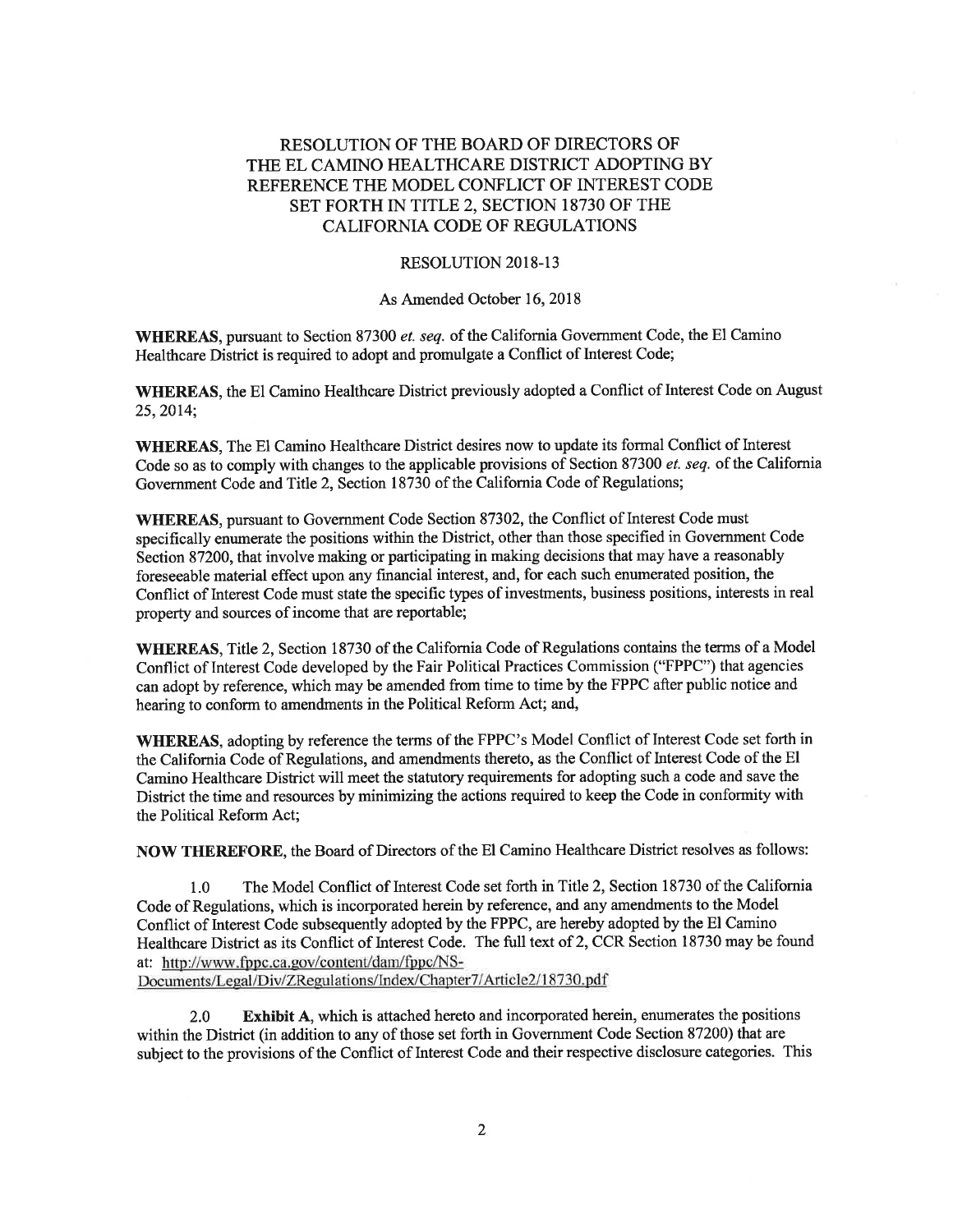Resolution and the attached Exhibit A together constitute the Conflict of Interest Code of the El Camino Healthcare District.

3.0 Pursuant to Section 4 of the Model Conflict of hrterest Code adopted hereby, public officials and designated employees shall file Statements of Economic Interests with the Clerk of the Board of Directors of the El Camino Healthcare District, who shall be the district's filing official. If a statement is received in signed paper format, the district's filing official shall make and retain a copy and forward the original of this statement to the filing officer, the County of Santa Clara Clerk of the Board of Supervisors, If a statement is electronically filed using the County of Santa Clara's Form 700 e-filing system, both the district's filing official and the County of Santa Clara Clerk of the Board of Supervisors will receive access to the e-filed statement simultaneously. Statements of Economic Interests shall be made on forms prescribed by the FPPC. The district shall make the statements available for publio inspection and reproduction pursuant to Government Code Section 81008.

4.0 No Conflict of hrterest Code shall be effective until it has been approved by the code reviewing body. Notwithstanding this effective date, the adoption of this Conflict of Interest Code shall not be considered an original adoption as to those designated officials or employees who have already been filing annual statements of economic interest. Those persons shall not be required to file again this year. Newly designated officials or employees who were not already required to file by law shall file statements within 30 days of the effective date of this Code, and all designated officials and employees shall continue to file statements upon assuming or leaving office as directed in Sections of the Model Conflict of Interest Code.

Passed and adopted at a Regular Meeting of the Board of Directors of the El Camino Healthcare District held on the  $16<sup>th</sup>$  of October of 2018, by the following vote:

 $AYES: FIAGOR, FUNG, MILER, REEDER, LOGUN$ 

NOES: NONE

ABSENT: NONE

ABSTAIN: NONE

John Zoglin, Secretary KI Camino Healthcare District Board of Directors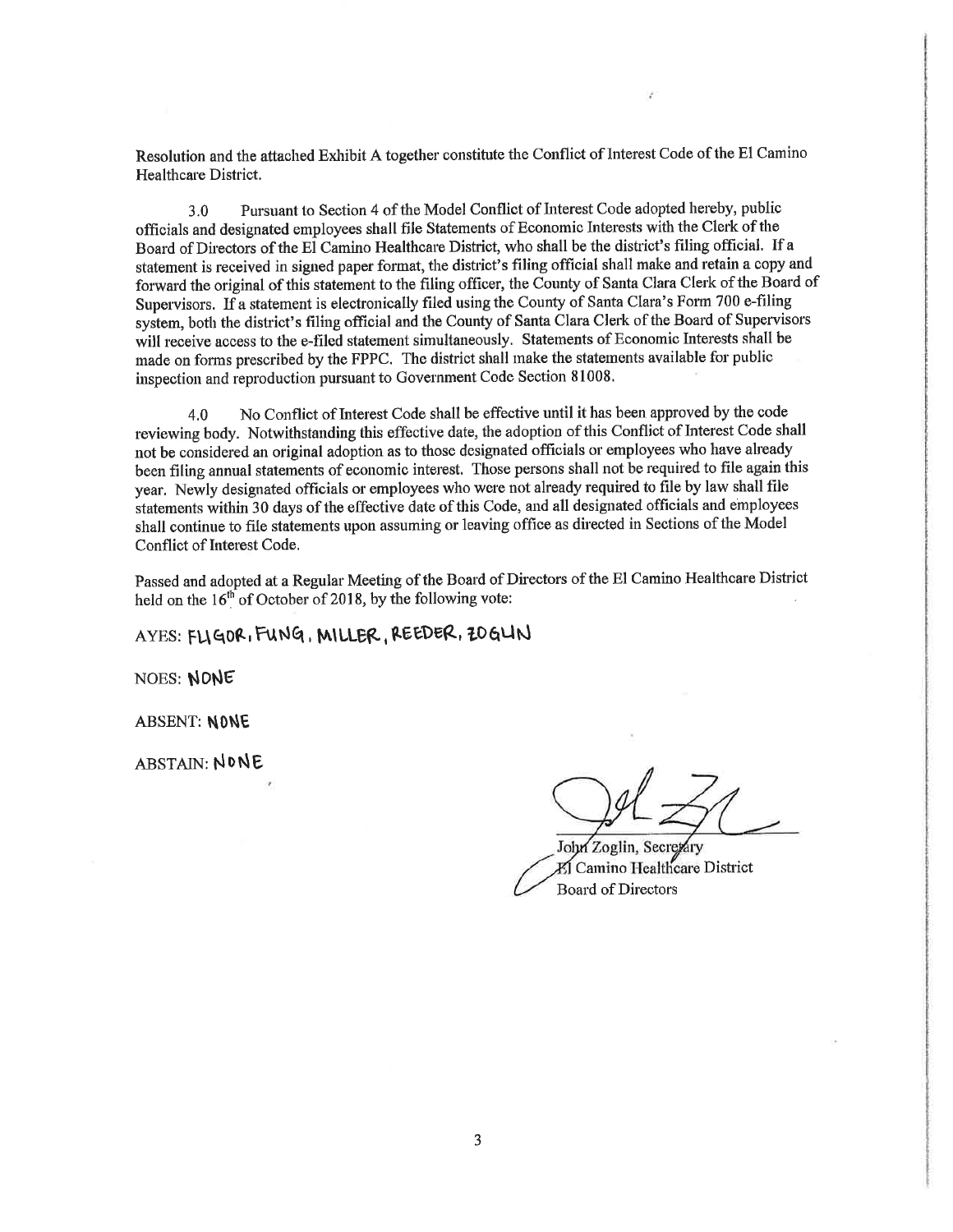#### EXHIBIT A

| <b>Designated Positions:</b>     | <b>Disclosure Categories:</b> |
|----------------------------------|-------------------------------|
| MEMBER OF THE BOARD OF DIRECTORS |                               |
| CHIEF EXECUTIVE OFFICER          |                               |
| CHIEF FINANCIAL OFFICER          |                               |
| CHIEF OPERATING OFFICER          | $\mathcal{D}_{\mathcal{L}}$   |
| <b>CONSULTANT</b>                | 3 <sup>1</sup>                |
| NEWLY CREATED POSITION*          |                               |

#### DESIGNATED POSITIONS AND DISCLOSURE CATEGORIES

### x Newly Created Positions

A newly created position that makes or participates in the making of decisions that may foreseeably have <sup>a</sup>material effect on any financial interest of the position-holder, and which specific position title is not yet listed in the district's conflict of interest code is included in the list of designated positions and shall disclose pursuant to the broadest disclosure category in the code, subject to the following limitation: The CEO may determine in writing that a particular newly created position, although a "designated position," is hired to perform a range of duties that are limited in scope and thus is not required to fully comply with the broadest disclosure requirements, but instead must comply with more tailored disclosure requirements specific to that newly created position. Such written determination shall include a description of the newly created position's duties and, based upon that description, a statement of the extent of disclosure requirements. The district's determination is a public record and shall be retained for public inspection in the same manner and location as this conflict-of-interest code. (Gov. Code Section 81008.)

As soon as the district has a newly created position that must file statements of economic interests, the district shall contact the County of Santa Clara Clerk of the Board of Supervisors Form 700 division to notify it of the new position title to be added in the County's electronic Form 700 record management system, known as eDisclosure. Upon this notification, the Clerk's office shall enter the actual position title of the newly created position into eDisclosure and the district shall ensure that the name of any individual(s) holding the newly created position is entered under that position title in eDisclosure.

Additionally, within 90 days of the creation of a newly created position that must file statements of economic interests, the district shall update this conflict-of-interest code to add the actual position title in its list of designated positions, and submit the amended conflict of interest code to the County of Santa Clara Office of the County Counsel for code-reviewing body approval by the County Board of Supervisors. (Govt. Code Sec. 87306.)

#### Disclosure Categories:

In general, unless outside legal counsel engaged to represent the District participate in making governmental decisions as defined in regulation 18704, they shall not be deemed to be "consultants" for purposes of the District's Conflict of Interest Code.